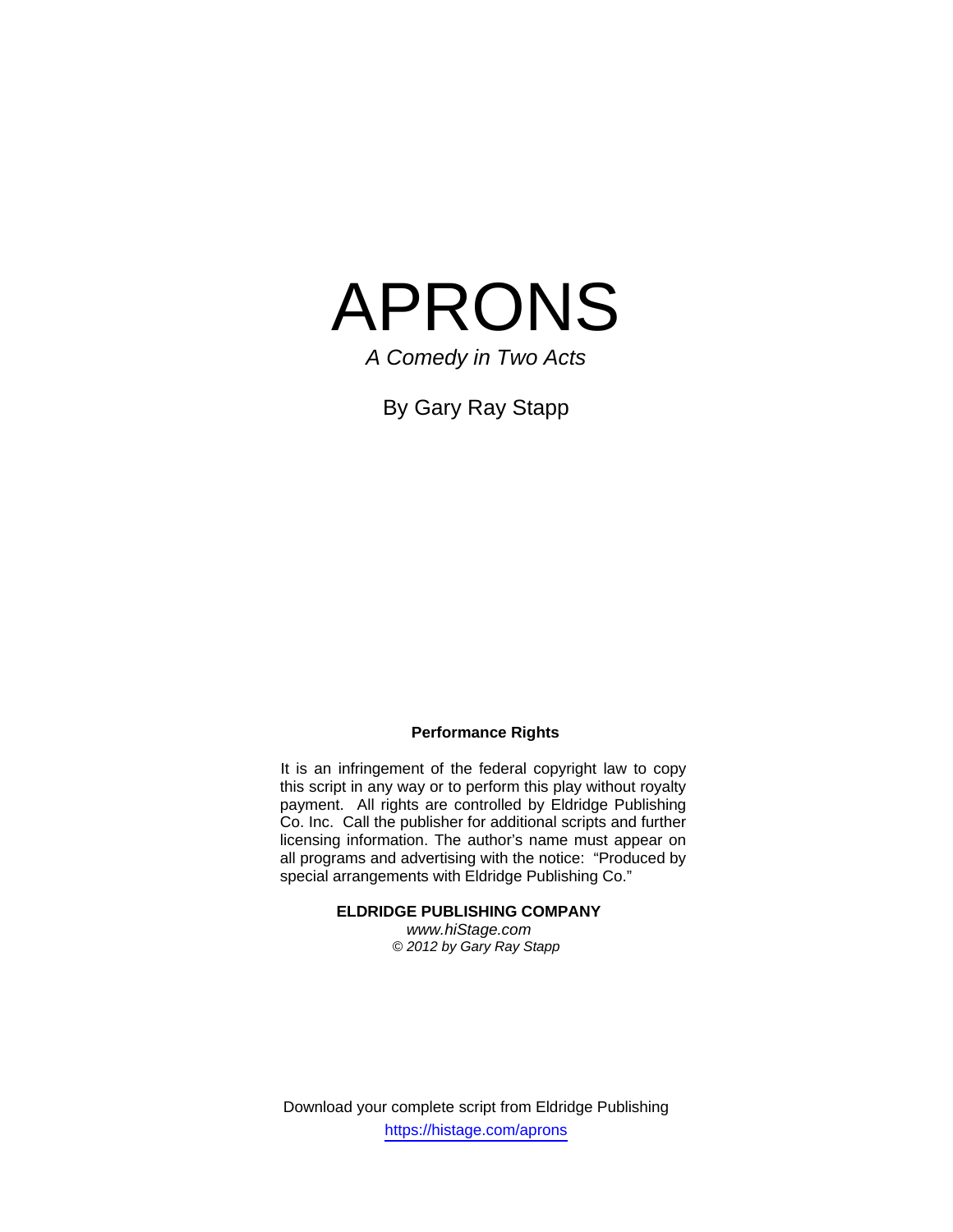## *Aprons - 2 -*

### **DEDICATION**

*To my son, Taylor, because Angel is his favorite.* 

#### **STORY OF THE PLAY**

The mistress of a Long Island estate is very rich, completely eccentric, and suspiciously homicidal, and yet she regularly gets lost in her own home. So how has she managed to get away with murder? Lady Di has accomplices of course! Four of them to be exact: Adeline, Lydia, Angel, and Felicity, each uniformed in a white apron, armed with a feather duster, and humorously dangerous as they have chosen to protect their employer from the police in order to perpetuate their very generous incomes. But when the body count takes a sudden jump, the camaraderie of the maids begins to unravel into comedic chaos as they struggle to sweep the bodies under the rug and hidden from both an attorney and from an offduty homicide detective who happens to be married to one of them. And when confession leads to arrest, the women learn the valuable lesson that crime doesn't pay…or does it?

#### **ORIGINAL PRODUCTION**

 Produced by The Chamber Players Community Theatre, Garnett, Kansas, June, 2011 under the direction of the playwright, Gary Stapp. Assistant Director, Kim Stapp; Technical Director, Steve Markham; Hair Stylist, Linda Miller.

 Original Cast: Avery Hollis - Gary Rommelfanger; Adeline - Denise Scheibmeir; Angel - Vicki Markham; Lydia - Linda Umbarger; Felicity - Allison Russell; Erling Knowels - Cleon Rickel; Greer Jensen - Gary Stapp; Diandra Mattrel-VonSchmidt - Connie Edgerton; Thaddeus Bonnaire - Alvin Peters.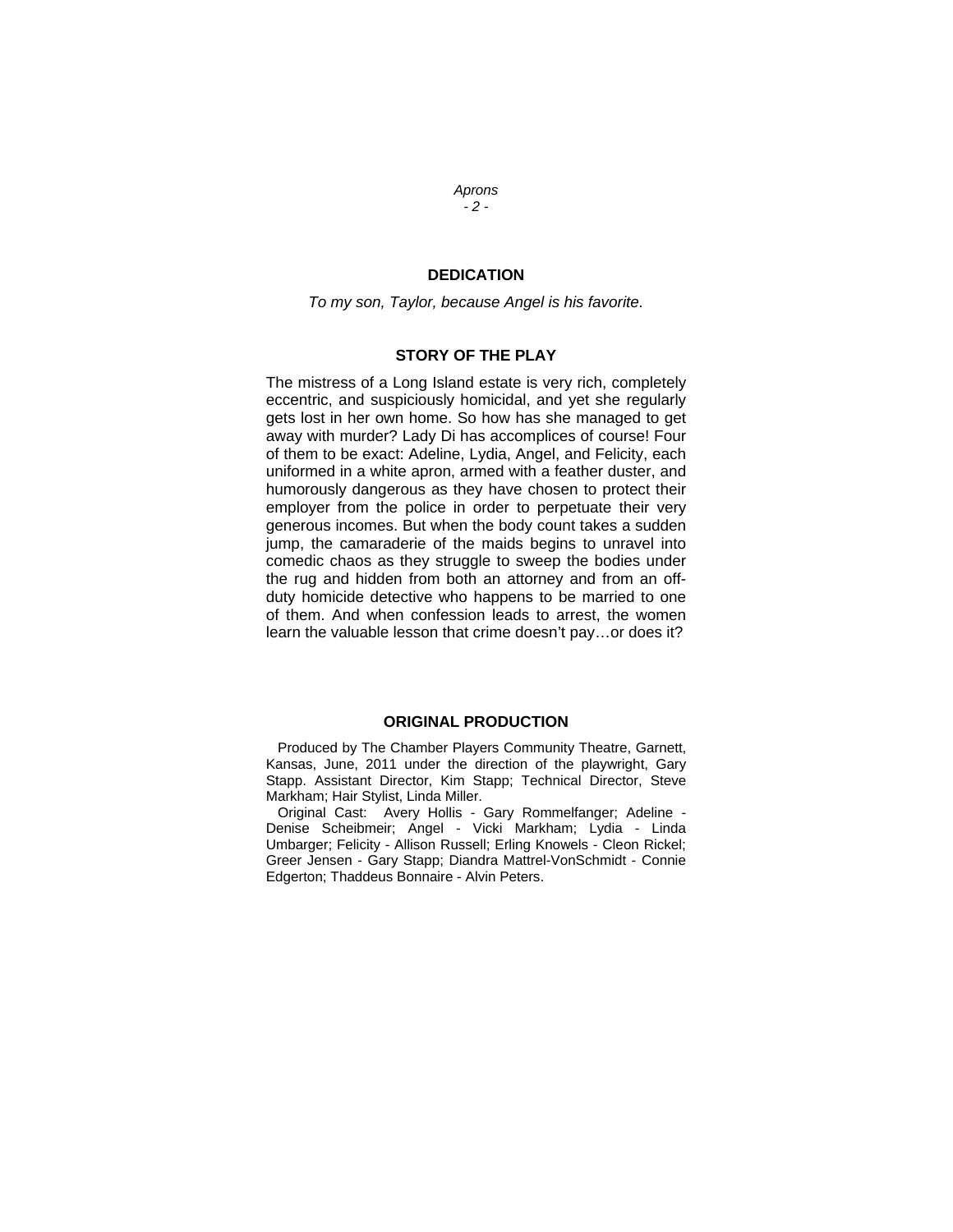### **CAST OF CHARACTERS**

**ADELINE:** 60s, the cook and matriarch of the house staff, poised and eloquent.

**ANGEL:** 40s, a maid, sassy, brassy, and leisurely comedic.

**LYDIA:** 50s, a maid, unpretentious, naïve, and just a bottle of peroxide away from blonde.

**FELICITY:** 30s, a maid, fastidious, tense, and prone to overreact.

- **DIANDRA MATTREL-VONSCHMIDT:** 80s +, an unsuccessful old-Hollywood actress, eccentric, delusional, but endearingly dramatic.
- **ERLING KNOWELS:** 50s, a questionably competent attorney and business manager who possesses a childish enthusiasm for who-done-it board games.
- **AVERY HOLLIS:** 50s, a chauvinistic Casanova, gold-digger, and affirmed swine.
- **GREER JENSEN:** 30s, a manly officer and husband seemingly struggling with his sexual identity.
- **THADDEUS BONNAIRE:** 50s, a flamboyant homosexual chef, highly conceited.

**PLACE:** The VonSchmidt Estate, Long Island, New York. **TIME:** Late spring, current day.

#### **SETTING**

 A transitional area of the mansion's kitchen linking an implied working kitchen at SR with the dining room hallway SL. At center stage is a kitchen island table with 3 bar stools; at DSL is a small table/desk with telephone and chair with roller legs, and on the wall is an intercom; USC wall is a set of faux kitchen cabinets with working countertop continuing off SR. DSR is a cloak closet providing the partition wall that defines the SR "off" area of the kitchen. USC is an outside door leading to the garden. USL is a utility closet. At SL is a prominent archway leading to the dining room and main hallway of the mansion.

 **Flashback scenes:** Add special effects music to enhance and perpetuate the feeling of continuity with the play, and clarifying a flashback is not a "hard" scene change that might otherwise draw audience applause. Music should be dream-like or sci-fi sounding. Also add special blue lighting. The degree of brightness should be such that it is distinguishable from the normal stage lighting, but not so dark as to make the facial expressions of the actors difficult to see.

#### *Aprons - 3 -*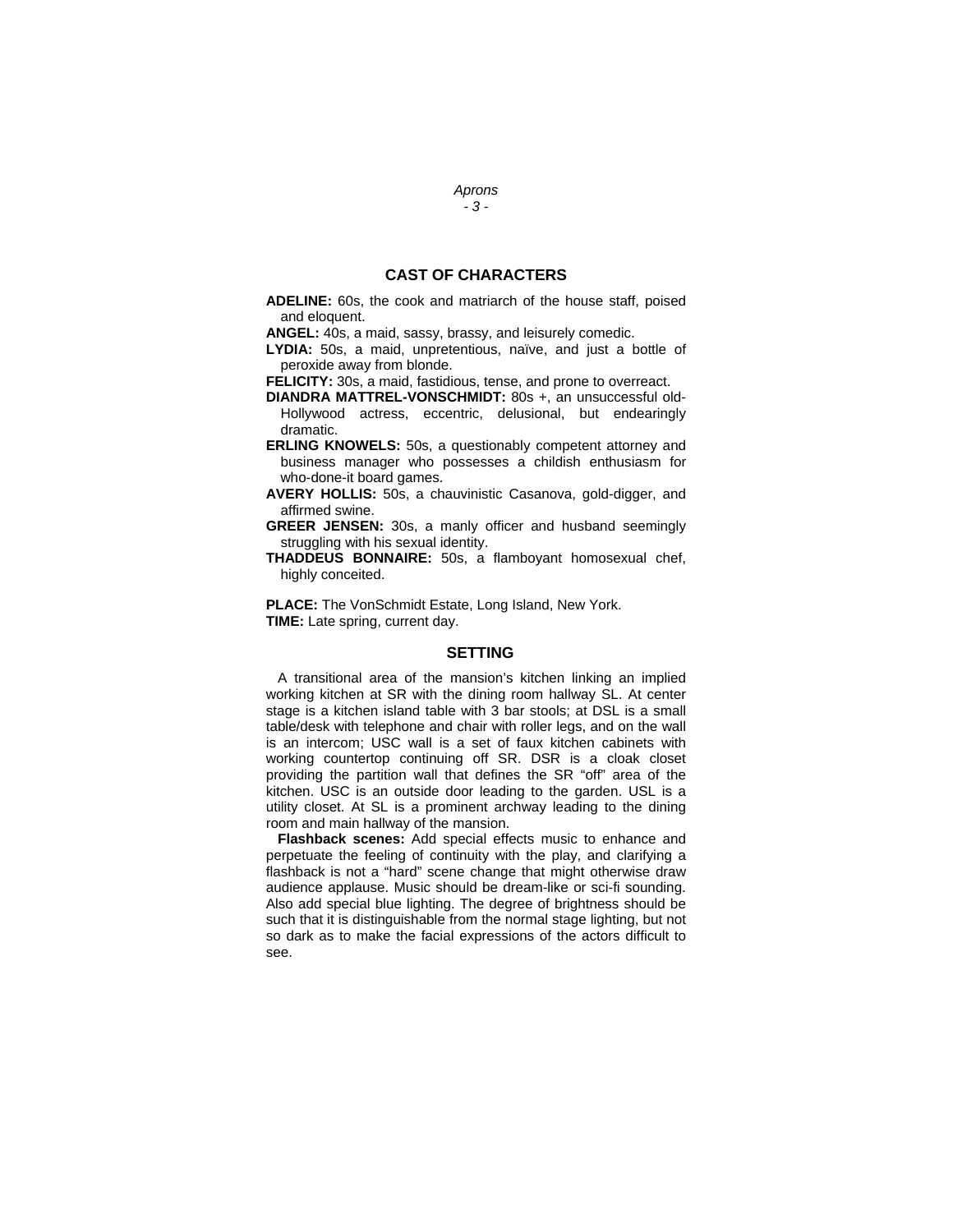### **ACT I Scene 1**

*(AT RISE: An energetic song, something like "Let's Get Physical," plays in the background. AVERY HOLLIS sits in a bar stool at the island table, his head facedown in a lemon meringue pie, an empty bottle of wine beside his head. He is dead. After a few beats, ADELINE enters SR from the main kitchen with a lemon and utensil. She hums and "jives" to the music as she crosses to the table and adds lemon zest to a few pies resting at the opposite end of the table. ANGEL enters USC through the back door, a cigarette hanging from her mouth, carrying her purse. She watches as the song cues to "let's get animal," then sneaks up behind ADELINE.)* 

- **ADELINE:** *(Inspects her work.)* Very nice, indeed. *(Taking a taste of the meringue with her finger.)* Perfect. Wouldn't you agree, Mr. Hollis?
- **ANGEL:** *(Barking loudly.)* RARR-RARR-RARRRRRR!
- **ADELINE:** *(Completely startled.)* Aahhhhaaaaaa!
- **ANGEL:** *(Laughs.)* Holy Mother of Mary, you jumped right out of your frickin' shoes!
- **ADELINE:** Angel! You frightened the life out of me! How many times have I beseeched you to CEASE doing that to me!? Is it your wish that I succumb to cardiac arrest?

**ANGEL:** Addie, you'll have to speak to me in English.

- **ADELINE:** You are the most annoying, inconsiderate, and obstinate individual I have ever had the displeasure of knowing. Thank God, after today I will no longer have to tolerate your insufferable company.
- **ANGEL:** Amen! Your quitting is a long overdue answer to my prayers, I'll tell you that.

**ADELINE:** I'm not quitting, I'm retiring.

- **ANGEL:** Same thing. But who am I to argue? *(Coughs.)*
- **ADELINE:** Satan's mistress, that's who you are. Angel may be your name, but an angel you are not. And please extinguish that nauseating cigarette. It's no wonder you cough incessantly. You really should see a doctor … or a veterinarian. *(Exits SR to off kitchen area.)*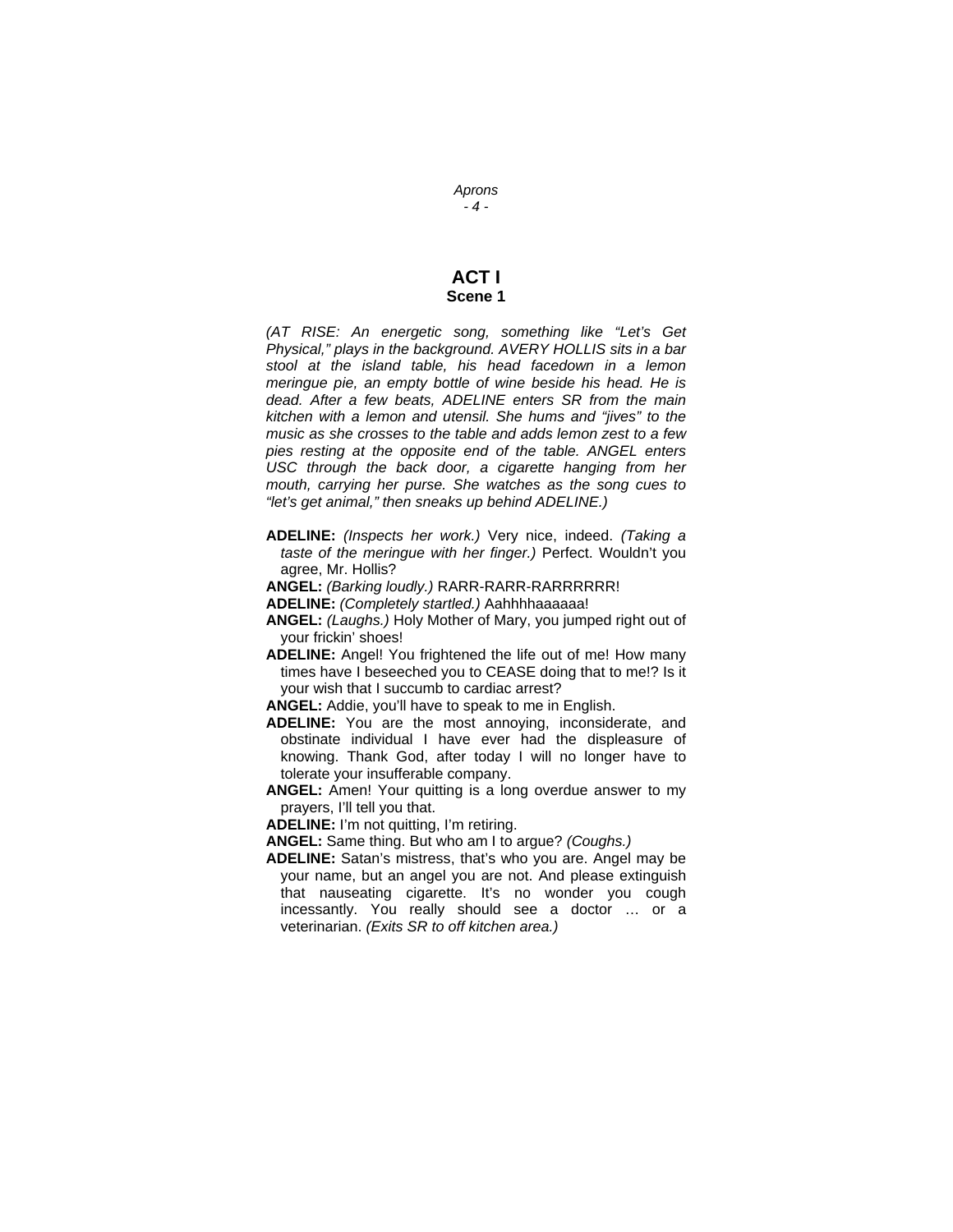- *Aprons*
- *5*
- **ANGEL:** I saw a doc yesterday. A hottie-tottie too. So, of course, I asked him for his phone number. Instead he just gave me the bad news.
- **ADELINE:** *(Enters into the edge of the room.)* What do you mean, bad news?
- **ANGEL:** He's married … and he doesn't fool around on the side either. So he says.
- **ADELINE:** That's hardly funny. *(Exits SR into kitchen area, then off.)* What did he really tell you?
- **ANGEL:** If I don't quit smoking I'm going to get this or that, or some other thing … blah, blah, blah. Otherwise, I'm healthy as a horse.
- **ADELINE:** *(Off.)* Then you did see a veterinarian.
- **ANGEL:** Hardy har-har. *(Pauses for a beat.)* Damn it, Addie! After today, who am I going to pick on?
- **ADELINE:** *(Enters with a tray and begins to load it with the pies.)* Are you implying you're going to miss me?
- **ANGEL:** Yes. You and your beams of sunshine. And just when I was starting to learn your language, too. Oh well, since this is your last day working for her ladyship Diandra Mattrel hyphen VonSchmidt, and even though your ungrateful sister screwed up your retirement plans, you still have every right to be a happy little camper today.
- **ADELINE:** Who said I was happy?
- **ANGEL:** You was hummin'.
- **ADELINE:** I was not.
- **ANGEL:** Addie, you was hummin'.
- **ADELINE:** And you, Angel, were eavesdropping.

**ANGEL:** It's a gift.

- **ADELINE:** Call it what you want. I have 17 more important things to attend to than engage in a one-sided debate with you. *(Exits SR into off kitchen area with the tray of pies.)*
- **ANGEL:** Whatever. *(Crosses DSR to cloak closet and puts away her jacket and purse, then retrieves her apron and maid's cap.)* So what's with Mr. Hollis? He's hung over again, isn't he? Is he ever going home? Seriously, he's been here for what, a week? Every time Lady Di throws a dinner party there's always one squatter who refuses to leave, am I right?
- **ADELINE:** *(Enters with a cloth and begins to wipe down the table.)* There's nothing I enjoy more than a litany of your rhetorical questions.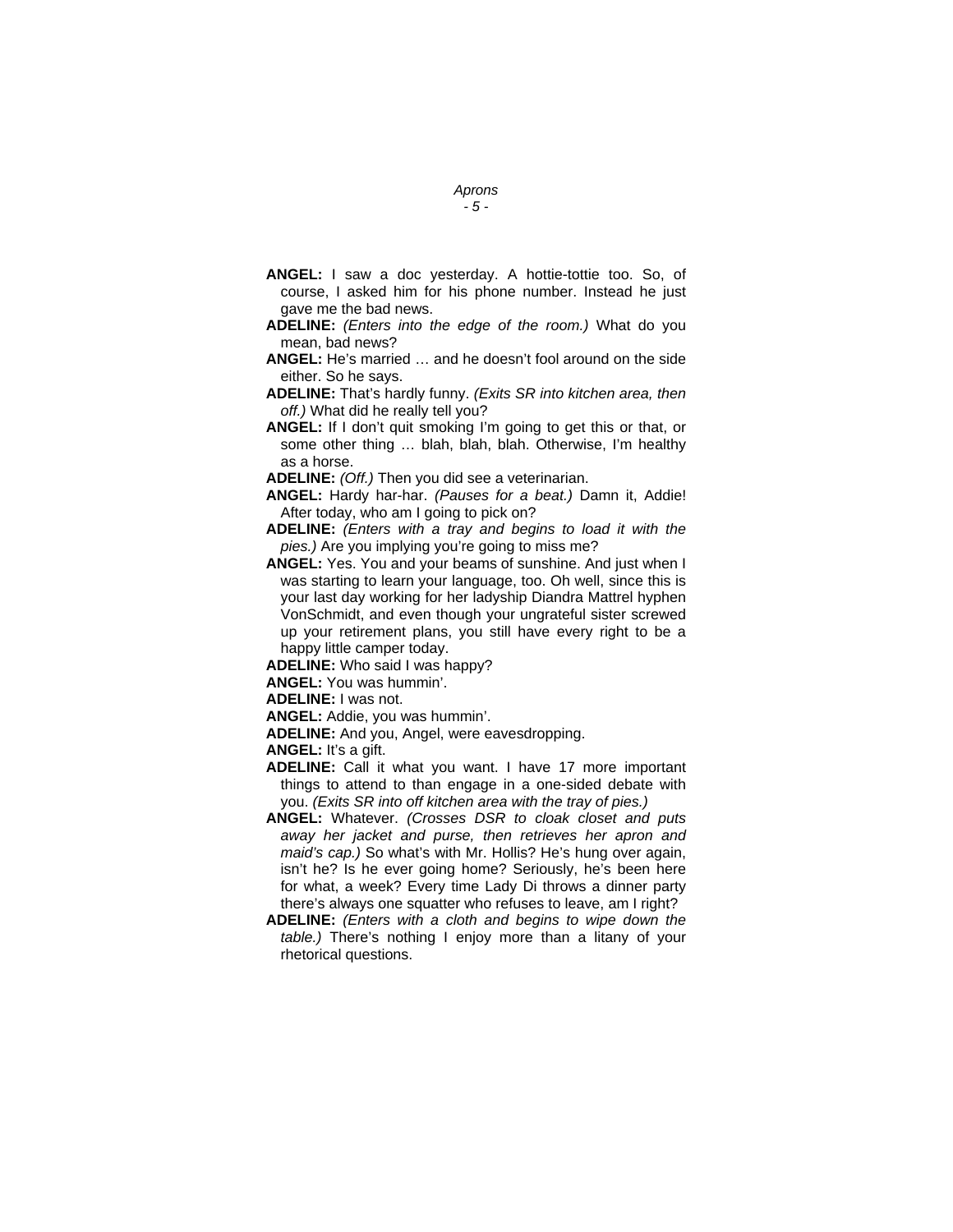- *Aprons*
- *6*
- **ANGEL:** You and your big, fancy thirteen-dollar words. How can anyone chat-chit with you when we don't know what you're talking about? Addie, do you know what your problem is?
- **ADELINE:** Besides my verbalization of big, fancy thirteen-dollar words?

**ANGEL:** You don't know how to have a little fun. Lighten up! **ADELINE:** I'm light enough, thank you.

**ANGEL:** As light as a cement block and about as square.

- **ADELINE:** Leave my shape out of this, shall we? Angel, you may as well surrender now, because I refuse to be drawn into another meaningless disagreement with you.
- **ANGEL:** Somebody's a little cranky. A side effect of your condition, no doubt.

**ADELINE:** My condition?

**ANGEL:** Yeah. Lonely-Old-Maid-Itis.

**ADELINE:** Angel, you are, as usual, a piercing thorn in my foot.

**ANGEL:** Go ahead, say what you're thinking. I'm a pain your ass.

**ADELINE:** Yes, you are.

**ANGEL:** *(Attaching her maid's cap in place.)* Just another of my many gifts. So, what's the ole lady like this morning? Pouty? Perky? Or nuts?

**ADELINE:** I'm leaning toward homicidal.

**ANGEL:** Homicidal?

- **ADELINE:** Yes. That's a thirteen-dollar word meaning she's killed someone … again.
- **ANGEL:** I know what homicidal means, I'm not a moron. So where's the body?

**ADELINE:** No, you're not a moron, you're an imbecile. *(Motions toward HOLLIS.)* Mr. Hollis is the victim.

- **ANGEL:** Avery Hollis? Get out of here! And I thought Lady Di liked this one! I mean, the way they were dancing last night, it wouldn't have surprised me to hear her announce over the intercom this morning that she's knocked up. Instead, she knocks him off.
- **ADELINE:** As tacky as you've just presented the situation, your words have merit. And for the record, Mr. Hollis and the others before him are the only reason I'm "happy" about retiring.